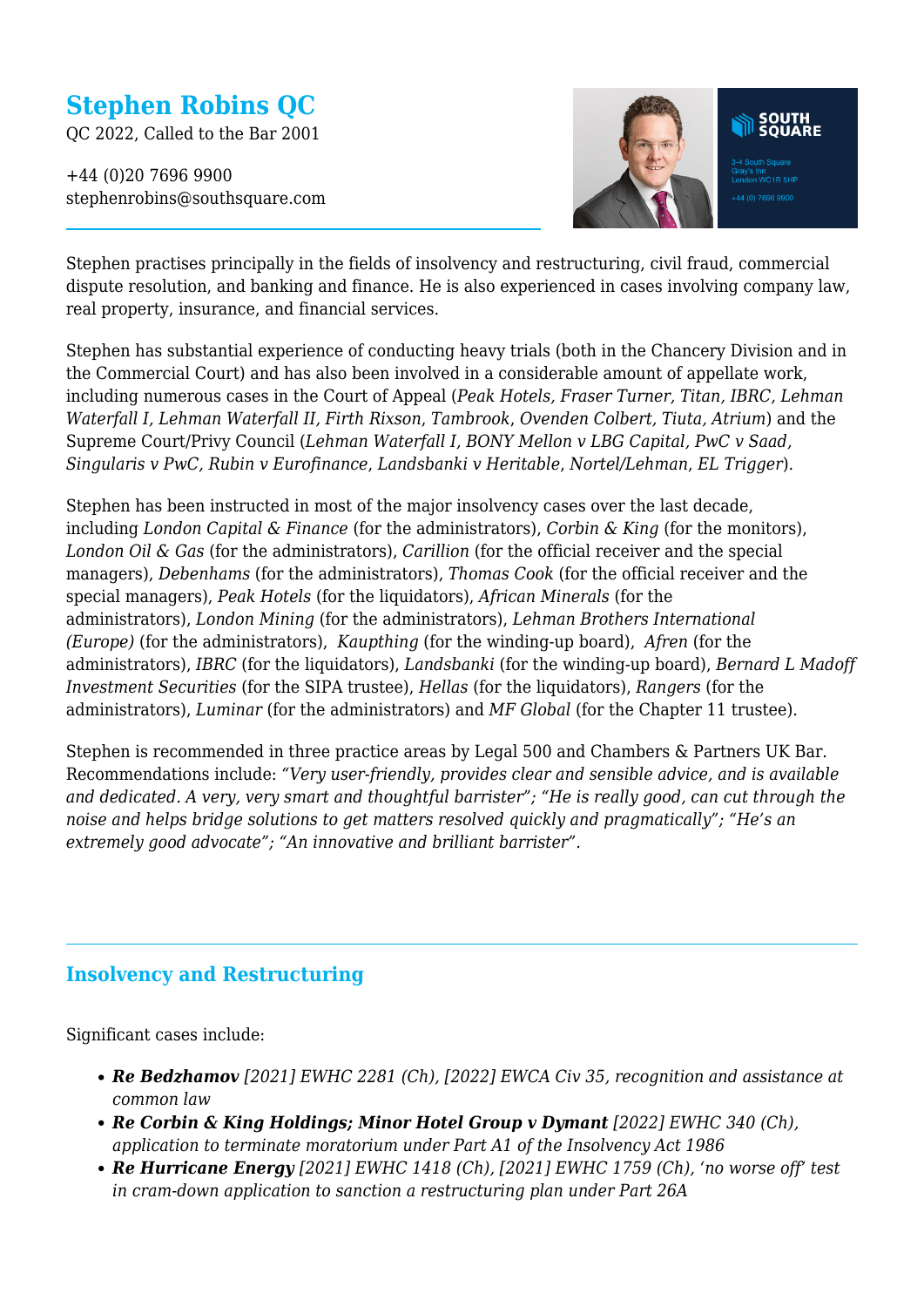- *Smile Telecoms Holdings [2021] EWHC 685 (Ch), impact of conditions to effectiveness on sanction of restructuring plan under Part 26A*
- *Re African Minerals [2020] EWHC 1702 (Ch), [2020] EWHC 2782 (Ch), scheme to resolve outstanding issues in administration by assigning claims to a creditor recovery vehicle*
- *Re Wolf International Ltd [2021] 1 WLUK 104, retrospective appointment of administrators*
- *ASA Resource Group plc [2020] BCC 730, administrators' powers; unfair prejudice; delegation of duties to sole director*
- *Re London Oil & Gas [2019] EWHC 3675 (Ch), protocol for handling of privileged information by administrators*
- *Re London Bridge Entertainment Partners [2019] EWHC 2932 (Ch), whether obligation to top up rent deposit could fall within Lundy Granite principle*
- *Re Noble Group [2019] Bus LR 947, [2019] BCC 349, scheme of arrangement in respect of debts of a major global commodities trading group incorporated in Bermuda*
- *Re Total Site Projects [2019] EWHC 586 (Ch), disputed winding-up petition based on VAT assessment disallowing input tax on grounds of missing trader fraud; Kittel test*
- *Candey v Crumpler [2019] Bus LR 1901, [2020] Bus LR 1452, scope of CVA recoverability exemption in insolvency proceedings; existence/extent of solicitor's lien*
- *Re Peak Hotels & Resorts [2019] Bus LR 1758, [2019] EWHC 3558 (Ch), valuation of services supplied within the meaning of section 245 of the Insolvency Act 1986*
- *Crumpler v Candey [2019] 1 WLR 2145, status of monies paid into Court*
- *SHB Realisations (formerly BHS) [2018] Bus LR 1173, validity, status and ranking of termination sums payable to landlords under CVA in respect of BHS leasehold properties*
- *Re Peak Hotels & Resorts [2017] Bus LR 1765, characterisation of charge as fixed or floating; scope of charge; relief under section 245 of the Insolvency Act 1986*
- Re Lehman Brothers International (Europe) ("Waterfall I") [2016] Ch 50 (CA), [2017] 2 *WLR 1497 (SC), subordination agreement; currency conversion claims; contributories' liability*
- Re Lehman Brothers International (Europe) ("Waterfall II, Part A") [2016] Bus LR 17, *[2018] Bus LR 508 (CA), issues relating to statutory interest under Rule 2.88*
- *Re 19 Entertainment [2017] BCC 347, recognition under the Cross-Border Insolvency Regulations 2006 and relief in the form of the administration moratorium under Schedule B1*
- *Re Metinvest BV [2016] IL Pr 19, [2016] EWHC 372 (Ch), [2016] EWHC 1531 (Ch), [2016] EWHC 1868 (Ch), successive schemes of arrangement to restructure US\$1.125 billion of notes issued by Ukrainian mining and steel company*
- Re PGL Realisations; Laverty v British Gas Trading [2015] Bus LR 17, whether postadministration charges for gas and electricity are provable debts or administration expenses
- *Re Angel Group [2015] EWHC 3624 (Ch), appointment of liquidators; discharge of administrators*
- *Re Brilliant Independent Media Specialists [2015] BCC 113, administrators' remuneration*
- *Singularis Holdings v PricewaterhouseCoopers [2015] 2 WLR 971 (PC), common law judicial assistance in cross-border insolvencies; availability and scope of common law power*
- *PricewaterhouseCoopers v Saad Investments Company [2014] 1 WLR 4482 (PC), jurisdiction of Bermuda to wind up foreign company; standing of former auditor to challenge winding-up*
- Re Pan Ocean Co; Fibria Celulose v Pan Ocean Co [2014] Bus LR 1041, scope of "appropriate relief" under Article 21 of Schedule 1 to the CBIR; exercise of discretion to grant relief
- *Re Westmoreland Estates; McKellar v Griffin* [2014] BPIR 1516, centre of main interests; invalid appointment of administrators; circumstances in which court will grant declaration
- *Re Nortel GmbH, Re Lehman Brothers International (Europe); Bloom v Pensions*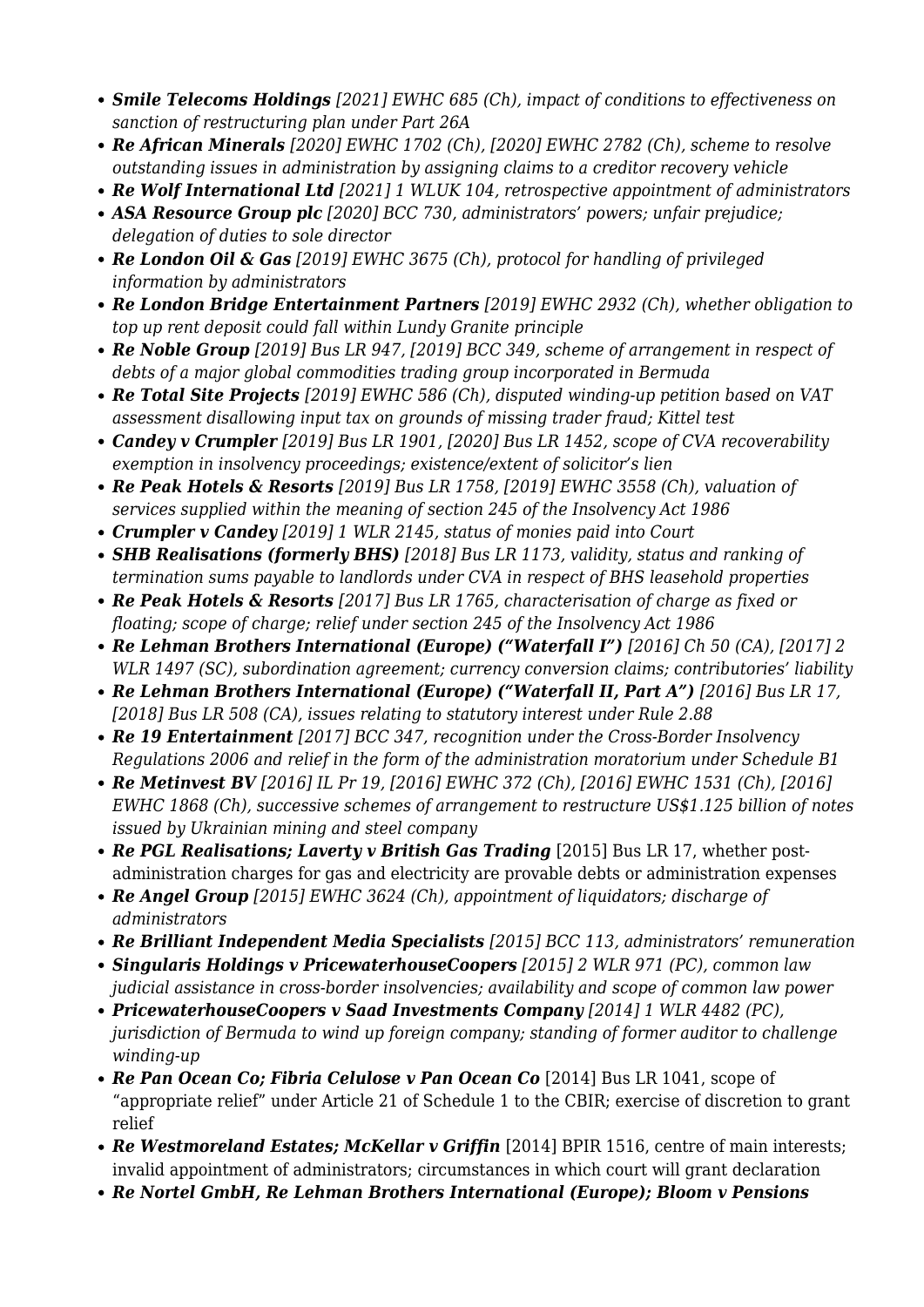*Regulator* [2014] AC 209 (SC), FSD/CN regime under Pensions Act 2004; whether liabilities under FSD/CN regime were provable debts or administration expenses

- *Re Tambrook Jersey* [2014] Ch 252 (CA), letter of request under section 426 of the Insolvency Act 1986; jurisdiction to make administration order in respect of Jersey incorporated company
- *Re ARM Asset Backed Securities (No 2)* [2014] 2 BCLC 364, effect of stay under section 130(2) of the Insolvency Act 1986 on proceedings by Public Prosecutor in Luxembourg
- *Re ARM Asset Backed Securities* [2014] BCC 252, appointment of provisional liquidators in respect of Luxembourg incorporated issuer of notes; location of centre of main interests
- *Re Kaupthing Singer & Friedlander* [2014] 1 BCLC 13, interpretation of Credit Institutions (Reorganisation and Winding-up) Regulations 2004; extra-territoriality of administration moratorium; provability of foreign law avoidance claims
- Rubin & v Eurofinance; New Cap Reinsurance Corporation v Grant [2013] 1 AC 236 (SC), enforcement of foreign insolvency judgments at common law and under statute
- *Picard v Primeo Fund*2013 (1) CILR 164, 2014 (1) CILR 379 (Cayman Islands Court of Appeal), application of statutory transaction avoidance provisions for the benefit of a foreign insolvency office-holder; assistance under sections 241 and 242 of the Cayman Companies Law
- *Re Ovenden Colbert Printers; Hunt v Hosking* [2013] 2 BCLC 388, [2014] 1 BCLC 291 (CA), meaning of section 238 of the Insolvency Act 1986; statutory requirement for a 'transaction'
- *Re UK Housing Alliance (North West); Mackay v Kaupthing Singer & Friedlander* [2013] BCC 752, administration expenses; adoption of contracts; liabilities under 'sale and lease-back' scheme
- *Heritable Bank v Landsbanki Islands* [2013] 1 WLR 725 (SC), application of Credit Institutions (Reorganisation and Winding-up) Regulations 2004 and Directive 2001/24/EC to cross-claims
- *Re La Senza; Uniserve v Croxen* [2013] BCC 825, application for delivery up under section 234 of the Insolvency Act 1986; moratorium under para 43 of Schedule B1
- *Leisure (Norwich) II v Luminar Lava Ignite* [2012] 4 All ER 894, [2013] 3 WLR 1132, administrators' liability to pay pre-administration rents as expenses of the company's administration
- Re Atlas Bulk Shipping; Larsen v Navios International [2012] 1 BCLC 151, relief under Article  $21(1)(q)$  of Schedule 1 to the CBIR 2006 in the form of an order preventing the defendant from relying on non-mutual set-off and a post-bankruptcy assignment by way of defence
- *Re Armada Shipping; Cosco Bulk Carrier Co v Armada Shipping* [2011] 2 All ER (Comm) 481, scope of stay under Article 20 of Schedule 1 to the CBIR; basis on which stay will be lifted
- Re Bernard L Madoff Investment Securities; Picard v FIM Advisers [2011] 1 BCLC 129. application under Article 21(1)(d) of Schedule 1 to the CBIR 2006 for the production of documents

# **Banking and Finance**

Major cases include:

*Saret Holdings Corp v HSBC Bank [2022] WL 00769322, application to strike out a claim by a purported assignee in reliance on a non-assignment clause*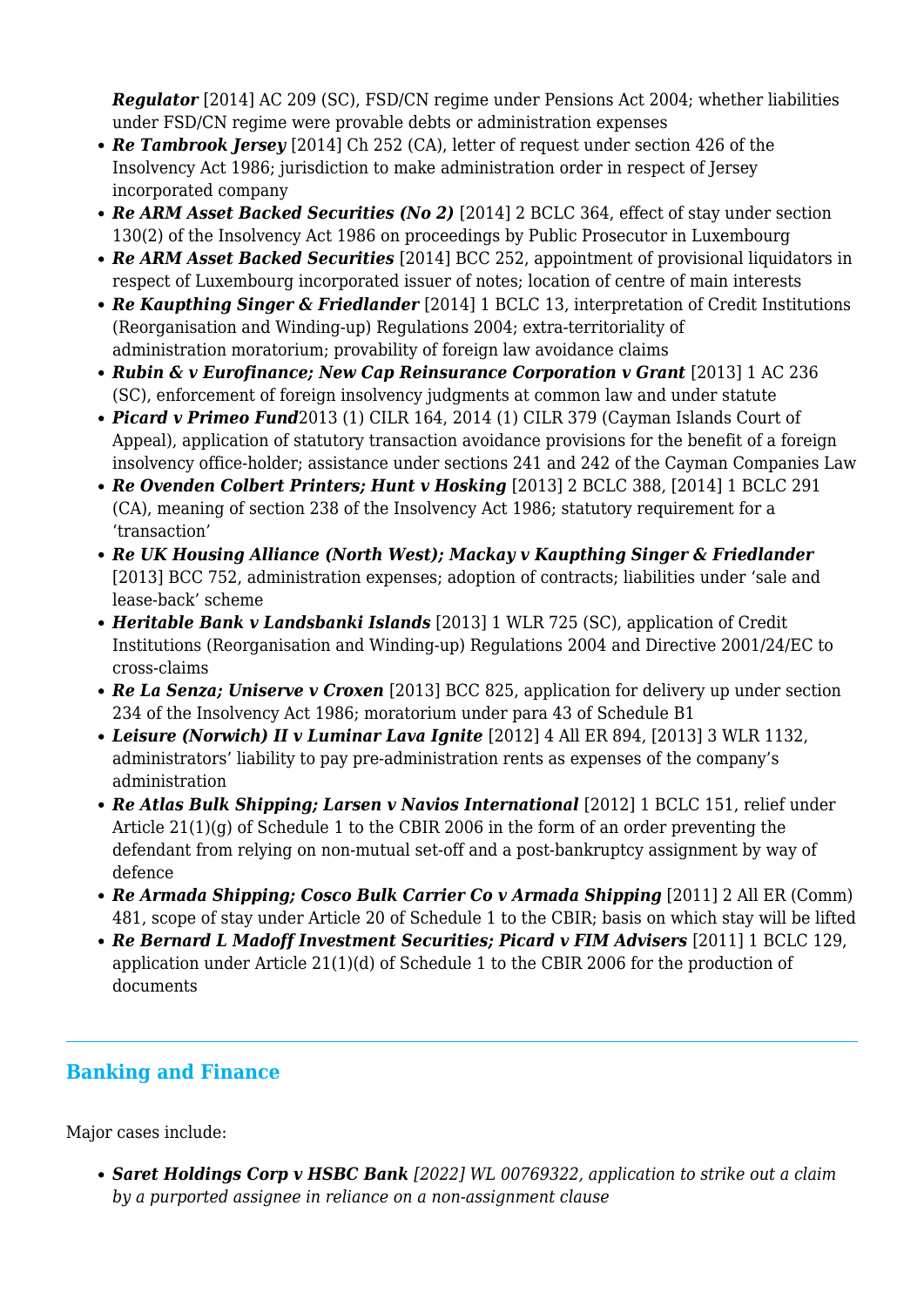- *Deutsche Trustee Co Ltd v Duchess VI CLO BV [2019] EWHC 778 (Ch) 28, [2020] EWCA Civ 521, entitlement of collateral manager to incentive collateral management fee*
- *Beveridge v Quinlan [2019] EWHC 424 (Ch), [2019] EWHC 1411 (Ch), specific performance of further assurance clause in context of receivership/security enforcement*
- *Deutsche Trustee Co Ltd v Bangkok Land (Cayman Islands) Ltd [2018] EWHC 2052 (Comm), [2019] EWHC 657 (Comm), claim by bond trustee against issuer and guarantor*
- *Deutsche Trustee Co Ltd v Duchess VI CLO BV [2018] EWHC 3891 (Ch), joinder of representative party; anonymisation of proceedings*
- *Citicorp Trustee Company v Al-Sanea [2017] EWHC 2845 (Comm), claim for US\$650 million due under head lease and sub-lease in Islamic finance sukuk transaction*
- *Irish Bank Resolution Corporation v Camden Market Holdings [2017] 2 All ER (Comm) 781; strike out of damages claim alleging breach of an implied term in a £195m facilities agreement*
- Re Lehman Brothers International (Europe) ("Waterfall II, Part C") [2017] Bus LR *1475; construction of ISDA Master Agreements, identification of 'cost of funding'*
- *BNY Mellon Corporate Trustee Services v LBG Capital No 1 [2015] 2 BCLC 261, [2016] 2 All ER (Comm) 851 (CA), [2017] 1 All ER 497 (SC); whether Lloyds Bank was entitled to redeem £3.3 billion of enhanced capital notes early at par; principles of construction of trust deed*
- *Credit Suisse Asset Management v Titan Europe 2006-1 plc [2016] EWHC 969 (Ch), [2016] EWCA Civ 1293, rights of Class X notes in Lehman Bros originated commercial mortgage-backed securitisation*
- *Hayfin Opal Luxco 3 S.A.R.L v Windermere VII CMBS plc [2016] EWHC 782 (Ch), rights of Class X notes in Credit Suisse originated commercial mortgage-backed securitisation*
- *LBI v Stanford [2014] EWHC 3921 (Ch), claim by bank against borrower for €21 million and counterclaim for misrepresentation and breach of contract; issues of Luxembourg law*
- *Day v Tiuta International* [2014] EWHC 4583 (Ch), *[2014] EWCA Civ 1246,* equitable set-off of unliquidated cross-claim against mortgage debt; equitable subrogation
- *Lomas v JFB Firth Rixson* [2012] 2 All ER (Comm) 1076 (CA), ISDA 1992 Master Agreement; effect of section 2(a)(iii); definition of "Loss"
- **Anthracite Rated Investments (Jersey) v Lehman Brothers Finance** [2011] 2 Lloyd's Rep 538, approach to construction of ISDA 1992 Master Agreement
- *Britannia Bulk v Pioneer Navigation* [2011] 2 Lloyd's Rep 84, approach to construction of ISDA 1992 Master Agreement and the definition of "Loss"

# **Commercial Litigation and Arbitration**

Cases include:

- *PJSC Uralkali v Rowley [2020] EWHC 3442 (Ch), two-week trial of negligence claim against former administrators of Force India Formula One team*
- *Magdeev v Tsvetkov [2020] EWHC 887 (Comm), three-week Commercial Court trial involving issues of foreign illegality and conspiracy*
- *Magdeev v Tsvetkov [2019] EWHC 3843 (Comm), scope of arbitration agreement*
- *Fraser Turner v PricewaterhouseCoopers [2018] EWHC 1743 (Ch), [2019] PNLR 33, striking out of claim for conspiracy/breach of duty*
- *Slade & Co v Abbhi [2019] 1 Costs LR 137, [2019] 2 CLC 949, litigation funding agreement;*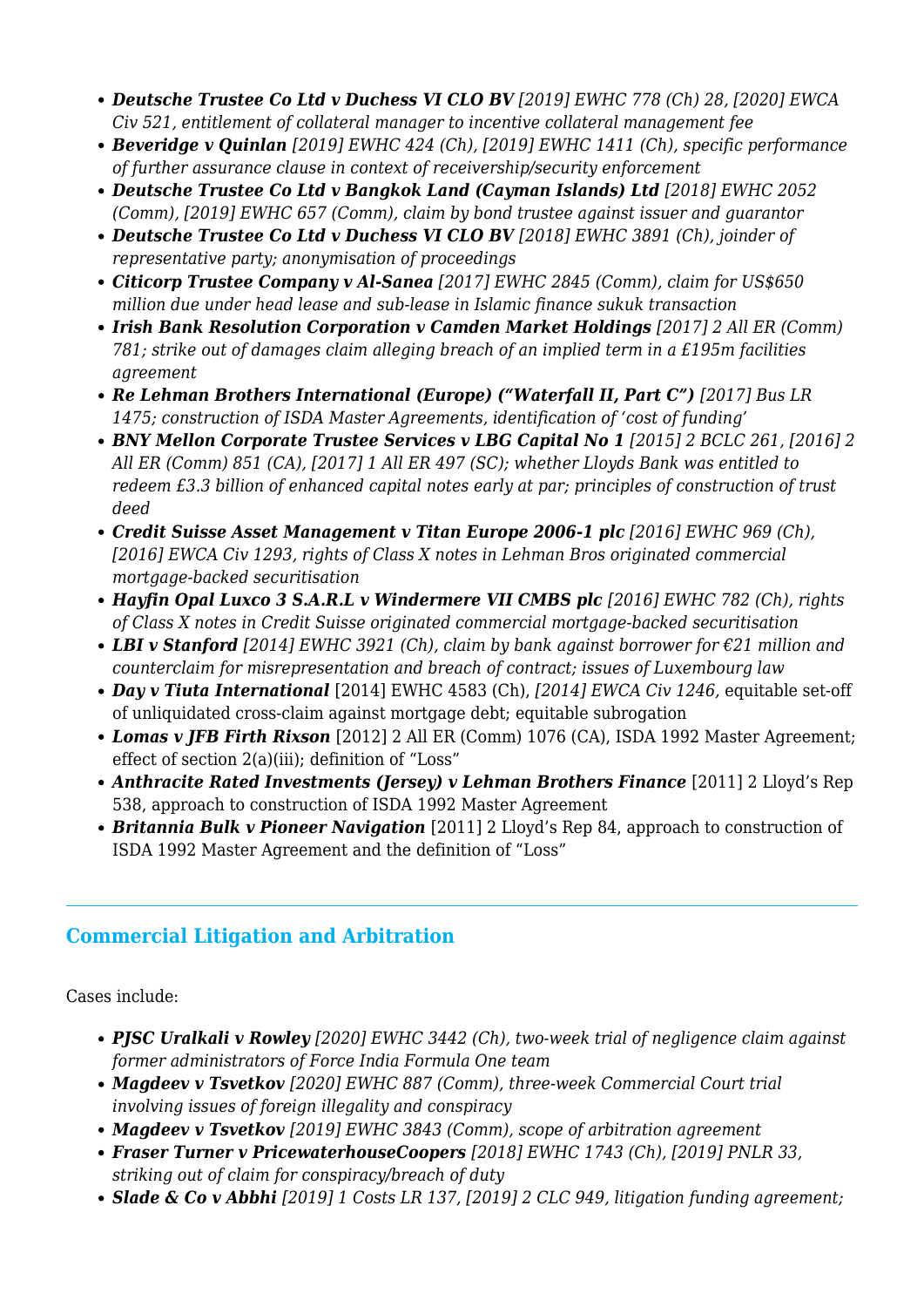*whether guarantee; whether compliant with Solicitors Act 1974*

- *Portland Stone Firms v Barclays Bank [2018] EWHC 2341 (QB), strike out of conspiracy and misrepresentation claims; limitation of actions*
- *Two Right Feet v National Westminster Bank [2017] EWHC 1745 (Ch), indemnity costs following discontinuance of a claim for £20 million*
- *PricewaterhouseCoopers v Saad Investments Company [2017] 1 WLR 953, crossundertaking as to damages, costs of compliance*
- *Co-operative Bank v Hayes Freehold [2016] EWHC 2068 (Ch), implied terms*
- *LBI hf v Millen [2016] EWHC 2132 (Ch), pleadings; requirements of CPR 16.5*
- *Exsus Travel v Turner [2015] CP Rep 7, principles of equitable accounting*
- OJSC VTB Bank v Parline (No 2) [2014] EWHC 1045 (Comm), preliminary issues of Russian law
- Khan v Khan [2013] EWHC 4065 (Ch), [2014] EWCA Civ 1077, construction of consent order
- *OJSC VTB Bank v Parline* [2013] EWHC 3538 (Comm), jurisdiction; forum conveniens
- *Employers' Liability Policy Trigger Litigation; BAI (Run-Off) v Durham* [2009] 2 All ER 26, [2011] 1 All ER 605 (CA), [2012] 1 WLR 867 (SC), policy coverage in mesothelioma cases
- *FKI Engineering v Stribog* [2010] 2 Lloyd's Rep 524; [2010] 2 All ER (Comm) 906, jurisdiction in private international law; meaning and scope of Article 28 of the Brussels Regulation

## **Company**

Cases include:

- *DE Shaw Oculus Portfolios v Orient-Express Hotels*[2010] Bda LR 32, unfair prejudice petition in respect of a circular corporate structure
- *Wallach v Secretary of State for Trade & Industry*[2007] 1 BCLC 208
- *It's a Wrap (UK) v Gula*[2006] 2 BCLC 634

## **Civil Fraud and Asset Recovery**

Major cases include:

- *XX v YY [2021] EWHC 3014 (Ch), application to discharge a freezing order following partial discontinuance; continuation of freezing order on Chabra grounds*
- *AA v BB [2020] EWHC 2463 (Ch), [2021] EWCA Civ 1017, [2021] Lloyd's Rep FC 387, impact of a restraint order under POCA on the risk of dissipation in the context of a worldwide freezing order*
- *AA v BB [2021] EWHC 1833 (Ch), meaning and effect of 'reasonable legal expenses' exception in standard freezing order wording*
- **AA v BB** [2020] EWHC 2490 (Ch), whether necessary to show change of circumstances to re*apply for discharge of worldwide freezing order*
- *The World LLC v Dalal [2019] EWHC 2993 (Comm), the duty of full and frank disclosure and allegations of non-disclosure in the context of a freezing order*
- *Republic of Angola v Perfectbit [2018] Lloyd's Rep FC 363, challenge to jurisdiction and*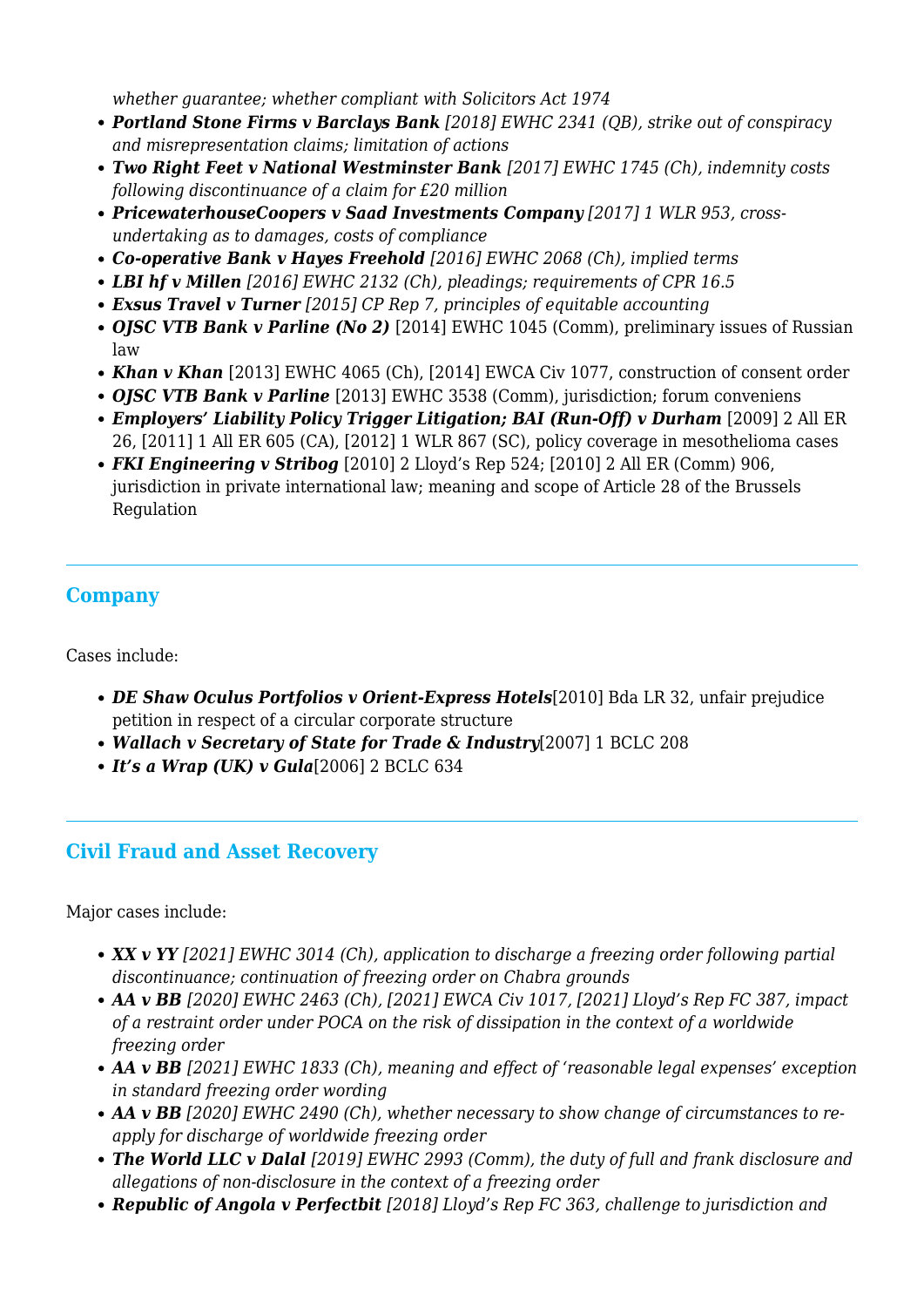*application to set aside freezing order in respect of US\$540 million fraud on Angola*

- *Palmer v Tsai [2017] EWHC 2710 (Ch), refusal of relief from sanctions in £24 million fraudulent trading claim arising from MTIC fraud*
- *Palmer v Tsai [2017] EWHC 1860 (Ch), committal to prison for 18 months for breach of asset disclosure order and passport order in a freezing injunction; MTIC fraud*
- *Tchenguiz v Grant Thornton UK LLP [2016] EWHC 3727 (Comm), strike out of claim alleging conspiracy and malicious prosecution*
- *Re Atrium Training Services; Smailes v McNally (No 4) [2015] EWHC 1755 (Ch), refusal of relief from sanction resulting in strike out of £50 million fraudulent trading claim*
- Re Atrium Training Services; Smailes v McNally (No 3) [2013] EWHC 2882 (Ch), [2014] EWCA Civ 1296, liquidators' disclosure in fraudulent trading claim; liquidators' compliance with unless order; test for non-compliance
- *Rangers Football Club v Collyer Bristow* [2012] EWHC 1427 (Ch), claim for damages for dishonest conspiracy in the fraudulent takeover of a football club
- Re Atrium Training Services; Smailes v McNally (No 2) [2013] 5 Costs LO 707, disclosure in fraudulent trading proceedings; liquidators' non-compliance with court orders
- Re Atrium Training Services; Smailes v McNally (No 1) [2012] EWHC 3793 (Ch), standard disclosure in fraudulent trading proceedings; costs

# **Other**

Other cases include:

- *Lemos v Church Bay Trust Co [2021] BPIR 830*
- *Re Maud [2020] BPIR 903*
- *Re Peak Hotels and Resorts [2020] EWHC 1365 (Ch)*
- *Deutsche Trustee Co Ltd v Duchess VI CLO BV [2019] EWHC 964 (Ch)*
- *R (Bhandal) v HMRC [2017] 3 Costs LR 449*
- *LBI v Stanford (No 8) [2015] EWHC 3131 (Ch)*
- *LBI v Stanford (No 7) [2015] EWHC 3130 (Ch)*
- *Re Homedon [2015] EWHC 1614 (Ch)*
- *LBI v Stanford (No 5) [2014] EWHC 3385 (Ch)*
- *LBI v Stanford (No 4) [2014] EWHC 3273 (Ch)*
- *LBI v Stanford (No 3) [2014] EWHC 2732 (Ch)*
- *LBI v Stanford (No 2) [2014] EWHC 2916 (Ch)*
- *Exsus Travel v Turner* [2014] EWCA Civ 698
- Re PGL Realisations; Laverty v British Gas Trading [2014] EWHC 2443 (Ch)
- Re C (A Bankrupt) [2013] BVIHC 0080/2013
- LBI v Stanford(No 1) [2013] EWHC 2535 (Ch)
- *Re Bezier Acquisitions* [2012] BCC 219
- *Bush v Bank Mandiri(Europe)* [2011] BPIR 19
- *R (Unison) v Monitor* [2010] PTSR 1827
- *Re Transfield ER Cape* [2010] EWHC 2851 (Ch)
- *Re Pan Oceanic Maritime* [2010] EWHC 1734 (Ch)
- *Britannia Bulk v Pioneer Freight Futures* [2009] EWHC 3268 (Comm)
- *Law Society of England & Wales v Shah* [2009] Ch 223
- *Dean & Dean v Angel Airlines* [2009] Lloyd's Rep PN 119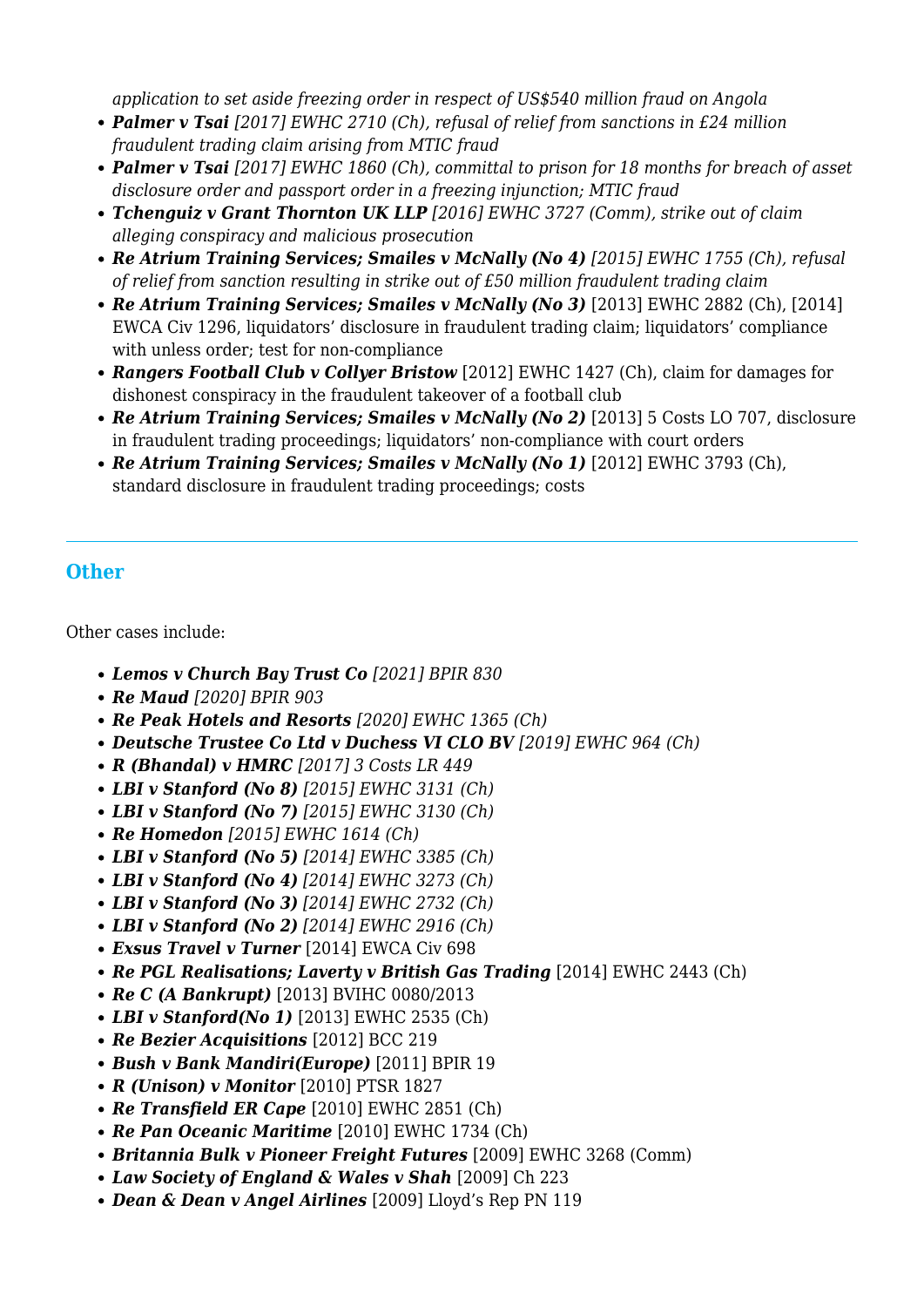- *Blyth-Whitelock v de Meyer* [2009] EWHC 2839 (Ch)
- *D/S Norden v Samsun Logix Corporation* [2009] BPIR 1367
- *Re Samsun Logix Corporation* [2009] BPIR 1502
- Re Heart Hospital [2009] BPIR 1538
- *ED&F Man (Sugar) v Lendoudis* [2008] 1 All ER 952
- *TS&S Global v Fithian-Franks* [2008] 1 BCLC 277
- *Kanda v City & County Properties* [2008] BPIR 106
- *AWB Geneva v North America Steamships* [2007] 2 Lloyd's Rep 315 (CA)
- *AWB Geneva v North America Steamships* [2007] 1 CLC 749
- *Caterpillar Financial Services v Goldcrest Plant & Groundworks* [2007] EWCA Civ 272
- *Re Needwood Managed Services* [2007] EWHC 3519 (Ch)
- *Stojevic v Komercni Banka* [2007] BPIR 141
- *Re Canty (A Bankrupt)* [2007] BPIR 299 (CA)
- **Re T&N (No 3)** [2007] 1 All ER 851
- *Re T&N* [2006] 3 All ER 697
- *Re Daewoo Motor Co* [2006] BPIR 415
- *Re HIH Casualty & General Insurance* [2006] 2 All ER 671
- **Re A Company (No 3520 of 2005)** [2005] All ER (D) 87 (Jul)
- **Re Pan Interiors** [2005] All ER (D) 176 (Jul)
- *Society of Lloyd's v Surman* [2005] 2 CLC 1119
- *Society of Lloyd's v Longtin* [2005] 2 CLC 774
- Re Harkess-Ord [2004] EWHC 674 (Ch)
- *Rosenfeld v Ransley* [2004] EWHC 2962 (Ch)

#### **Awards and Recommendations**

#### **Chambers & Partners:**

Recommended in: (i) Restructuring & Insolvency – New Silk; (ii) Civil Fraud – New Silk

*"Very user-friendly, provides clear and sensible advice, and is available and dedicated. A very, very smart and thoughtful barrister"*

*"He is really good, can cut through the noise and helps bridge solutions to get matters resolved quickly and pragmatically"*

*"He's an extremely good advocate"*

*"An innovative and brilliant barrister"*

*"A robust and effective advocate who is deeply impressive in court"*

*"He has a deeply impressive, encyclopaedic knowledge of insolvency law and he's also a robust and effective advocate"*

*"He's technically excellent, very practical, and deals extremely well with day one insolvency and the wider, bigger picture"*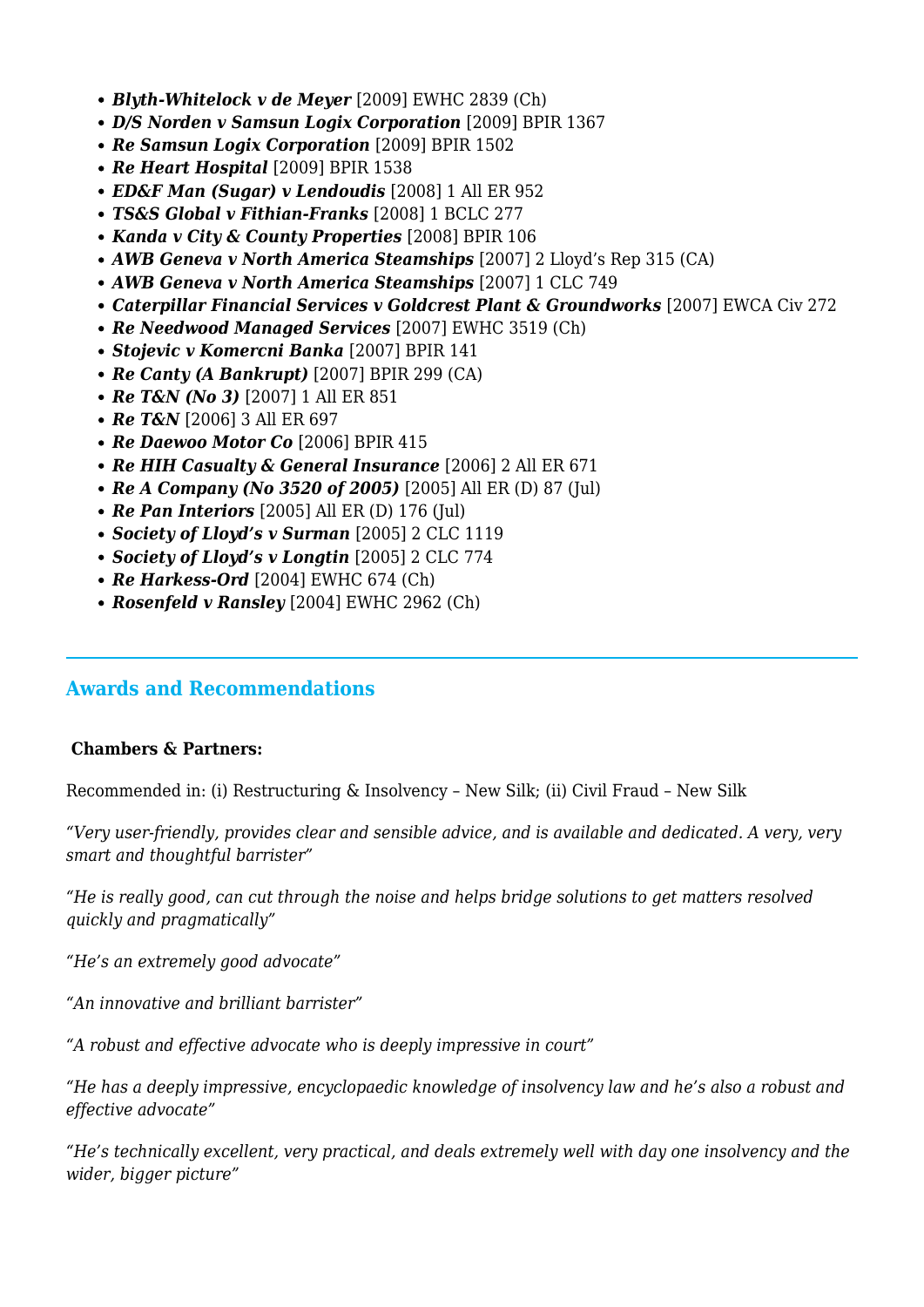*"He is a corporate insolvency supremo – he has a first-class brain and is a great team player"*

*"He is an exceptional cross-examiner, he is always very well prepared and it's almost painful to watch the way he can tie defendants up in knots"*

*"Engaged, extremely responsive and a very reliable advocate," who "has an enormous capacity to get through complex cases"*

*"He's very good to work with"*

*"Ferociously bright, and someone who drafts brilliantly, turns advice around incredibly quickly and is a pleasure to deal with"*

*"He has an excellent understanding of complex structured finance mechanics and is quick to come up with innovative solutions to contractual disputes"*

*"He is very clever, his research is excellent and he thinks of points nobody else has thought of. He is also a robust litigator and very good advocate"*

*"He is very good on his feet and inspires a lot of client confidence"*

*"Hugely user-friendly and a great team player. He has a broad legal knowledge"*

*"Very helpful and very bright"*

 *"Stephen Robins is an intellectual and legal powerhouse. He is absolutely superb in terms of complex, technical legal problems and really analysing and providing concise, helpful advice"*

*"Ferociously bright, he drafts brilliantly and he turns advice around incredibly quickly"*

*"An impressive advocate, who is calm and agile on his feet and can roll with the punches"*

*"He is engaged, extremely responsive and a very reliable advocate"*

*"Incredibly hard-working and incredibly prompt. He's very creative and original in the way he thinks"*

*"Great to work with"*

 *"Stephen is a rising star – he's extremely bright and thorough and has an outstanding knowledge of insolvency law"*

*"He is very bright, creative and prolific"*

*"He is very bright, very capable and an excellent draftsman"*

*"A precise thinker and energetic"*

*"Stephen has produced some great written work for us and gives practical advice"*

*"Stephens Robins is very bright, very capable and an excellent draftsman"*

*"He will really work with the team and has great enthusiasm, incredible energy and real drive"*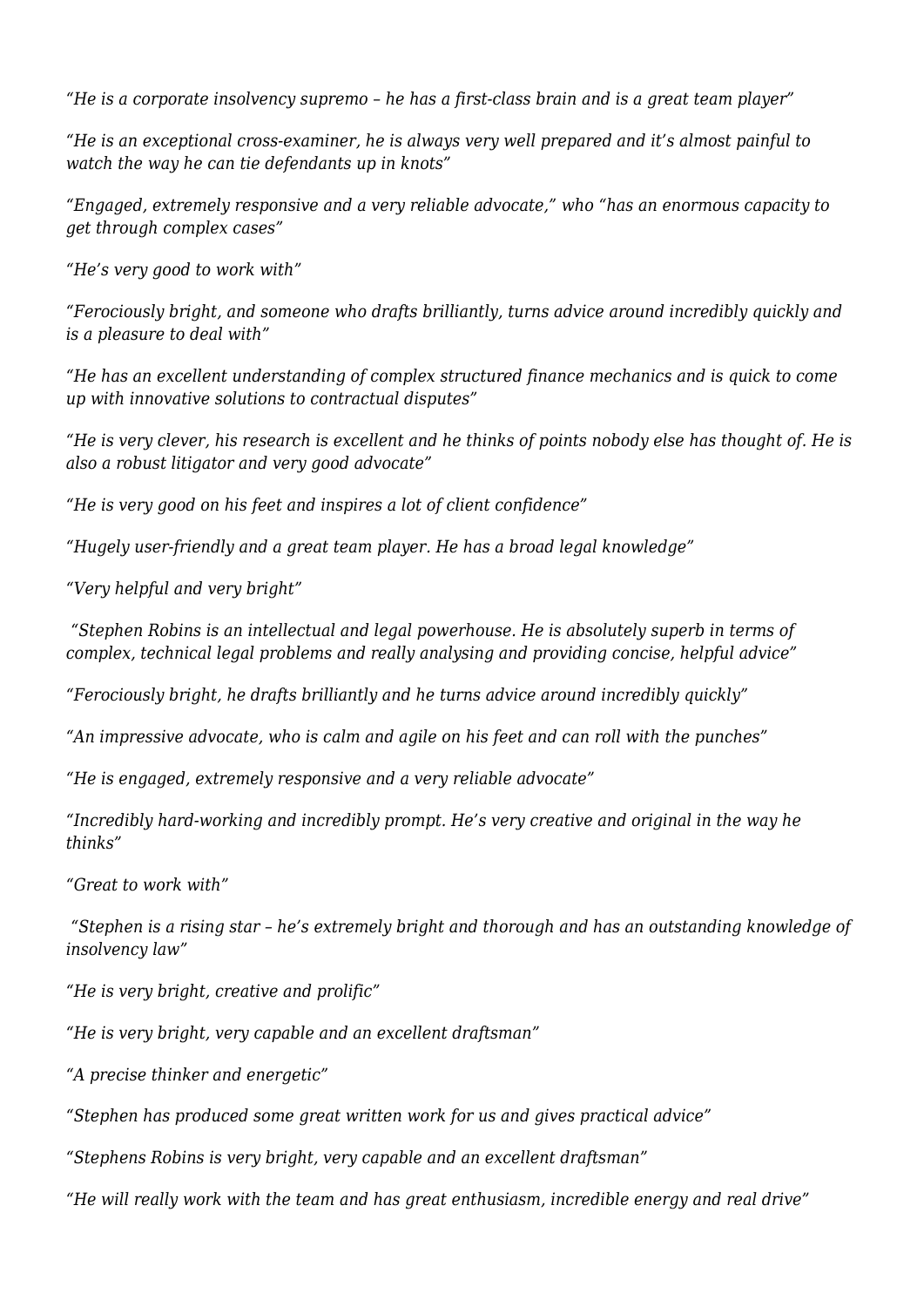*"A very popular, aggressive and effective advocate"*

*"He's technically precise and he has massive energy and commitment – a real fighter and a winner"*

*"He's an absolute delight to work with. He's really responsive, hugely proactive, he writes beautifully and he always produces first-rate opinions"*

*"He is very quick, very intelligent, and gets to the heart of the matter"* 

*"He is very good at judging the client's needs, and is a pleasure to work with"*

*"He's really user-friendly and his advocacy is utterly compelling and completely convincing. His legal knowledge is second to none"*

*"Incredibly successful and incredibly strong"*

*"A lawyer with fine strategic vision who is reliable in tricky situations"*

*"Renowned for the brilliant rapport he immediately strikes with clients and his ability to build excellent working relationships"*

*"Widely considered 'a star in the making'. He is 'an efficient worker and a resourceful tactician, who is excellent both on paper and on his feet". Interviewees also note his 'warm and cheerful personality'"*

#### **Legal 500**

Recommended in three practice areas: (i) Insolvency; (ii) Banking & Finance; (iii) Civil Fraud

*"I have instructed him over many years and have never failed to appreciate the quality of his advice, written work and advocacy"*

*"Prodigiously hard-working and intelligent"*

*"In a class of his own for cross-examination and is good to deal with"*

*"If there is an argument that nobody has thought of, or a case that nobody has found, Stephen will unearth them, changing your case for the better"*

*"Has proved excellent for us"*

*"First class, he presents powerful arguments on paper and on his feet"*

*"A very substantial help to us – very hardworking and very responsive"*

*"He provides a great service and wise counsel"*

*"Great energy, commitment and imagination"*

*"He is clever, efficient and gets into the detail"*

*"He provides sound and sensible advice, and has considerable experience in cross-border insolvencies"*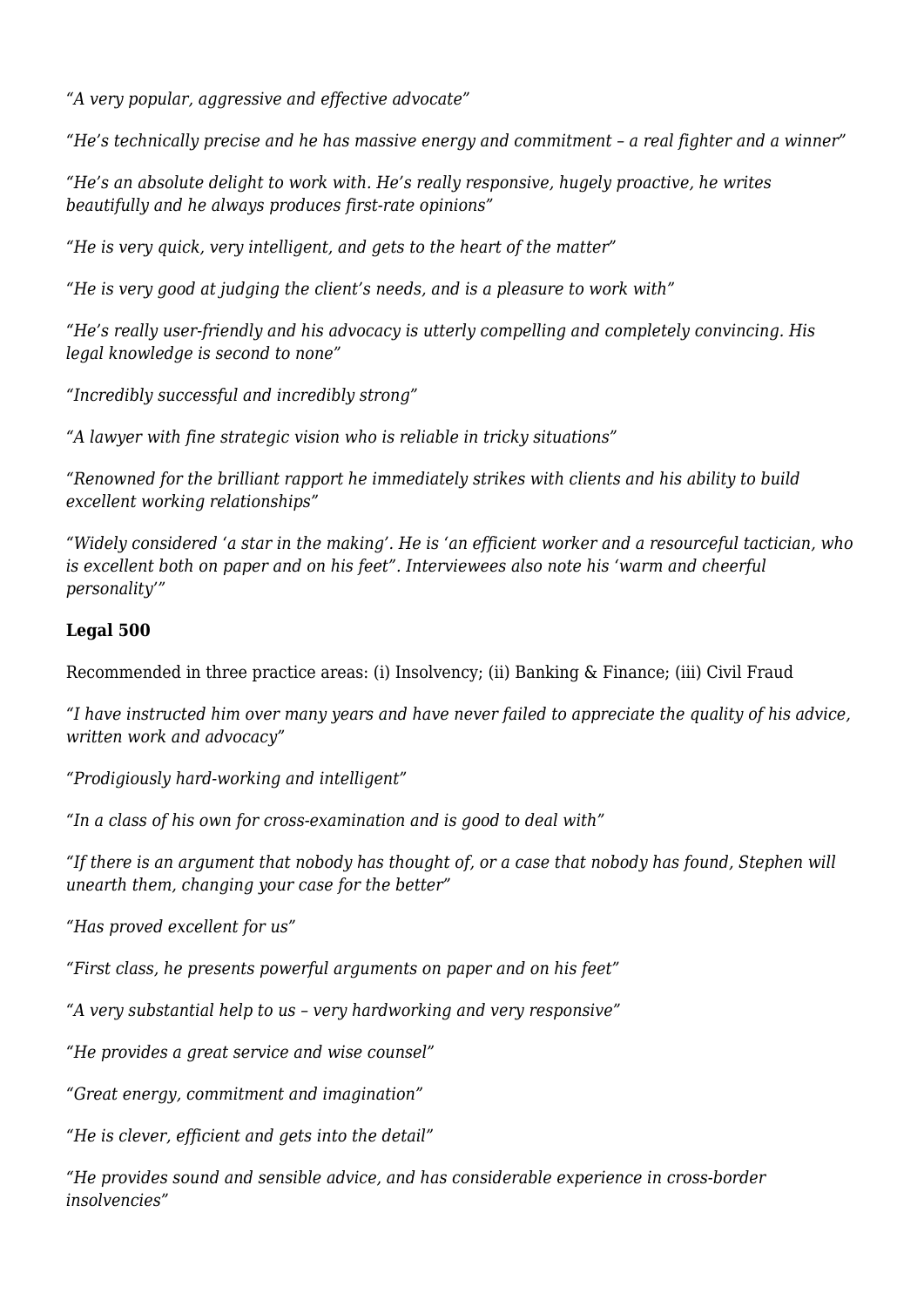*"Most definitely one to watch"*

*"A force of nature and hugely committed to the cause"*

*"Whole-heartedly recommended for fraud cases in the insolvency sphere"*

*"Very bright, massive energy, very committed to his client's cause"*

*"Amazingly bright; his capacity for work is awe-inspiring"*

*"A towering intellect and effective advocate, who is loved by clients"*

*"Wins clients over very easily as they sense his commitment to the cause and the power of his thinking"*

*"He is very clear-thinking, knows the relevant law well and applies very sound judgement"*

*"A really bright thinker, who can turn his hand to almost anything"*

*"Exceptionally bright and friendly, and great at a wide range of matters"*

*"Regularly a presence in the biggest cases in the market"*

*"Phenomenally bright and exceptionally user friendly"*

*"Stephen Robins is 'definitely someone you would want on your side"*

#### **Who's Who Legal UK Bar:**

*"Stephen Robins is a well-regarded barrister with a substantial track record representing administrators and liquidators in high-profile disputes"*

*"Stephen Robins draws praise for his work on insolvencies in the financial and other sectors, ranging from high-value winding-up proceedings to trustee work"*

"*Stephen Robins has been involved in many of the major insolvency cases in recent years, through which he has built up 'vast experience and expertise' to bring to the industry*"

#### **Career**

2022 Appointed Queen's Counsel 2001 Called to the Bar of England and Wales

### **Memberships**

Commercial Bar Association Chancery Bar Association